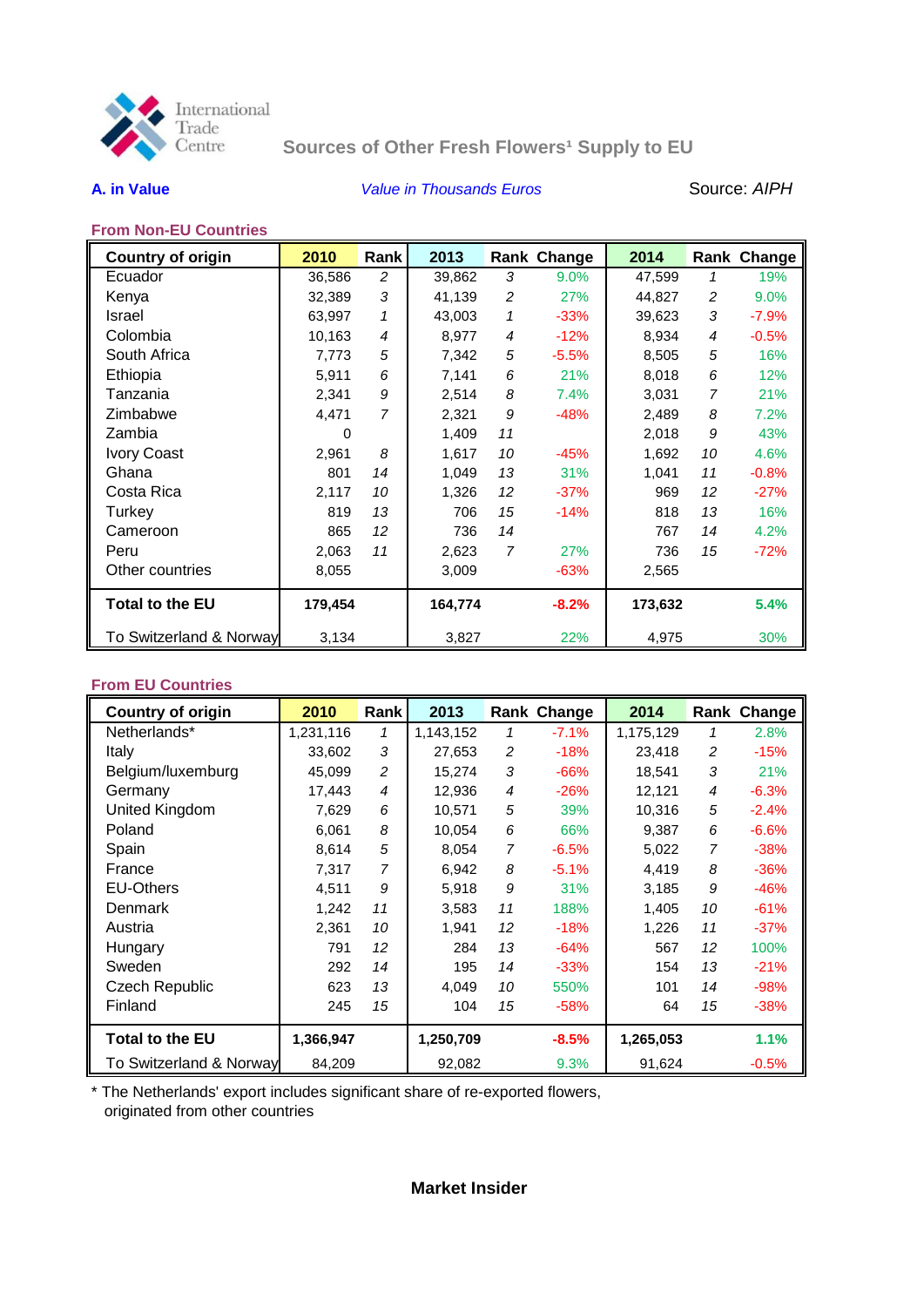### **Other Fresh Flowers Supply to EU** (cont.)

**B. in Units/Quantity** *Quant. in Thousand Stems*

### **From Non-EU Countries**

| <b>Country of origin</b> | 2010   | Rank l         | 2013   |    | Rank Change | 2014   |    | Rank Change |
|--------------------------|--------|----------------|--------|----|-------------|--------|----|-------------|
| Kenya                    | 8,732  | 2              | 10,479 | 1  | 20%         | 11,084 | 1  | 5.8%        |
| Israel                   | 13,353 | $\mathbf{1}$   | 9,441  | 2  | $-29%$      | 9,086  | 2  | $-3.8%$     |
| Ecuador                  | 6,886  | 3              | 6,506  | 3  | $-5.5%$     | 6,445  | 3  | $-0.9%$     |
| Colombia                 | 2,538  | $\overline{4}$ | 2,103  | 4  | $-17%$      | 2,233  | 4  | 6.2%        |
| Ethiopia                 | 1,692  | $\overline{7}$ | 1,809  | 6  | 6.9%        | 2,071  | 5  | 14%         |
| South Africa             | 1,927  | 6              | 1,907  | 5  | $-1.0%$     | 1,966  | 6  | 3.1%        |
| Zimbabwe                 | 2,226  | 5              | 955    | 7  | $-57%$      | 1,154  | 7  | 21%         |
| <b>Ivory Coast</b>       | 971    | 8              | 631    | 8  | $-35%$      | 641    | 8  | 1.6%        |
| Zambia                   | 343    | 13             | 593    | 9  | 73%         | 601    | 9  | 1.3%        |
| Tanzania                 | 481    | 10             | 442    | 10 | $-8.1%$     | 509    | 10 | 15%         |
| Turkey                   | 368    | 12             | 351    | 13 | $-4.6%$     | 417    | 11 | 19%         |
| Ghana                    | 253    | 15             | 288    | 14 | 14%         | 283    | 12 | $-1.7%$     |
| Costa Rica               | 635    | 9              | 358    | 12 | $-44%$      | 265    | 13 | $-26%$      |
| Cameroon                 | 263    | 14             | 233    | 15 | $-11%$      | 238    | 14 | 2.1%        |
| Peru                     | 369    | 11             | 437    | 11 | 18%         | 135    | 15 | $-69%$      |
| Other countries          | 1,271  |                | 661    |    | $-48%$      | 533    |    | $-19%$      |
| <b>Total to the EU</b>   | 42,381 |                | 37,194 |    | $-12%$      | 37,661 |    | 1.3%        |
| To Switzerland & Norway  | 453    |                | 501    |    | 11%         | 631    |    | 26%         |

# **From EU Countries**

| <b>Country of origin</b> | 2010    | Rank | 2013    |    | Rank Change | 2014    |    | Rank Change |
|--------------------------|---------|------|---------|----|-------------|---------|----|-------------|
| Netherlands*             | 248,504 |      | 228,786 | 1  | $-7.9%$     | 224,465 |    | $-1.9%$     |
| Belgium/Luxemburg        | 8,195   | 2    | 2,288   | 4  | $-72%$      | 4,755   | 2  | 108%        |
| Italy                    | 5,215   | 3    | 3,966   | 3  | $-24%$      | 3,162   | 3  | $-20%$      |
| United Kingdom           | 1,507   | 6    | 4,484   | 2  | 198%        | 2,208   | 4  | $-51%$      |
| Germany                  | 4,335   | 4    | 2,619   | 5  | $-40%$      | 2,057   | 5  | $-21%$      |
| Poland                   | 1,022   | 9    | 2,001   | 6  | 96%         | 1,489   | 6  | $-26%$      |
| <b>EU-Others</b>         | 1,065   | 8    | 1,753   | 8  | 64.6%       | 1,487   |    | $-15%$      |
| Spain                    | 2,217   | 6    | 1,995   | 7  | $-10%$      | 1,468   | 8  | $-26%$      |
| France                   | 1,287   | 7    | 918     | 10 | $-29%$      | 666     | 9  | $-27%$      |
| Hungary                  | 101     | 13   | 51      | 13 | $-50%$      | 489     | 10 | 859%        |
| Denmark                  | 301     | 11   | 1,322   | 9  | 339%        | 255     | 11 | $-81%$      |
| Austria                  | 313     | 10   | 332     | 11 | 6.1%        | 198     | 12 | $-40%$      |
| Sweden                   | 57      | 14   | 43      | 14 | $-25%$      | 28      | 13 | $-35%$      |
| <b>Czech Republic</b>    | 113     | 12   | 158     | 12 | 40%         | 17      | 14 | $-89%$      |
| Finland                  | 41      | 15   | 19      | 15 | $-54%$      | 9       | 15 | $-53%$      |
| <b>Total to the EU</b>   | 274,273 |      | 250,735 |    | $-8.6%$     | 242,756 |    | $-3.2%$     |
| To Switzerland & Norway  | 9,299   |      | 9,843   |    | 5.9%        | 9,754   |    | $-0.9%$     |

\* The Netherlands' export includes significant share of re-exported flowers, originated from other countries

<sup>1</sup> Other Fresh Flowers in the cut flower assortment, are those other than: roses, carnations, chrysanthemum, orchids, lilies, gladiolus and treated Fresh Cut Flowers.

**Market Insider**